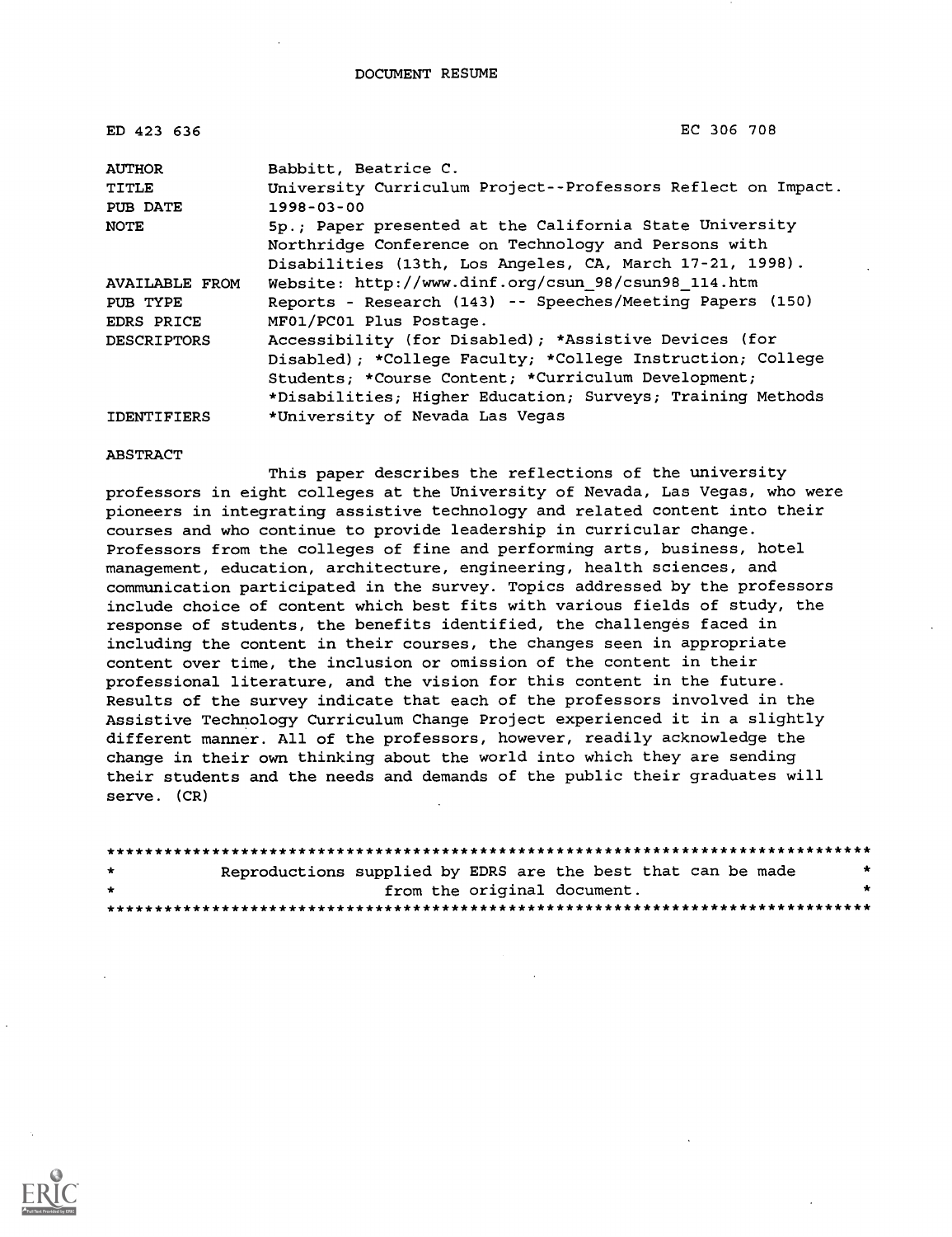ED 423 636

1

# UNIVERSITY CURRICULUM PROJECT - PROFESSORS REFLECT ON IMPACT

PERMISSION TO REPRODUCE AND DISSEMINATE THIS MATERIAL HAS BEEN GRANTED BY

Babbitt, B.C

TO THE EDUCATIONAL RESOURCES INFORMATION CENTER (ERIC)

Beatrice C. Babbitt, Ph.D. Department of Special Education University of Nevada, Las Vegas 4505 Maryland Parkway Box 3014 Las Vegas, NV 89154-3014 Voice/Message:(702)895-1106 TDD: (702)895-3205 Internet: babbitt@nevada.edu

U.S. DEPARTMENT OF EDUCATION Office of Educational Research and Improvement EDUCAJIONAL RESOURCES INFORMATION CENTER (ERIC)

**is document has been reproduced as economic from the person or organization** originating it.

0 Minor changes have been made to improve reproduction Quality.

e : Points of view or opinions stated in this docu-<br>ment: do: not: necessarily: represent: official<br>OERI position or policy.

Website: http://www.nscee.edu/unlv/Special Ed/babbitt/index.html

# "Colleges do help to shape society just as society shapes the academic plans developed by colleges"

(Stark & Lattuca, 1997, p. 44).

Over the past seven years, content on the Americans with Disabilities Act, assistive technology, and disability issues has been integrated into over 85 courses in eight colleges at the University of Nevada, Las Vegas reaching over 6500 students during the academic year. Representatives from eight colleges served on a steering committee to lead the change efforts and were often the first to incorporate the new content into their courses. Babbitt (1996) described the model for systems change which served as a framework for this project. This paper will describe the reflections of the university professors who were pioneers in integrating assistive technology and related content into their courses and who continue to provide leadership in curricular change.

The goal of the UNLV Assistive Technology Curriculum Project is to prepare the next generation of college graduates to design and to function in an accessible world. Written curriculum modules and media have been developed which support this goal. Those modules have been made available to faculty in eight colleges on campus and to many others in higher education throughout the United States and the world.

Despite the utility of printed curricula, the main responsibility for decisions about what content to include and the best way to deliver that content rests with individual faculty in higher education. Stark and Lattuca (1997) remind us that "influences on course-level planning are primarily internal to the academic program and often internal to the individual faculty planner"  $(p.118)$ .

with various fields of study, the response of students, the benefits identified, the challenges faced in This paper will share the reflections of professors on topics including: choice of content which best fits including the content in their course, the changes seen in appropriate content over time, the inclusion or omission of the content in their professional literature, and the vision for this content for the future.

In the college of Fine and Performing Arts one course in which change has occurred is the Gallery Management course. New content focuses on designing accessible exhibits that can be experienced by many individuals including persons with disabilities. Early curricular changes focused on insuring physical access to the art gallery, displaying artwork to be enjoyed at standing or seated eye-levels, providing traffic flow guides to low vision visitors, and developing some hands-on displays for blind visitors. It is interesting that over time students have raised issues of how to create an environment that is also effective for cognitively and emotionally challenged individuals. Students come away from the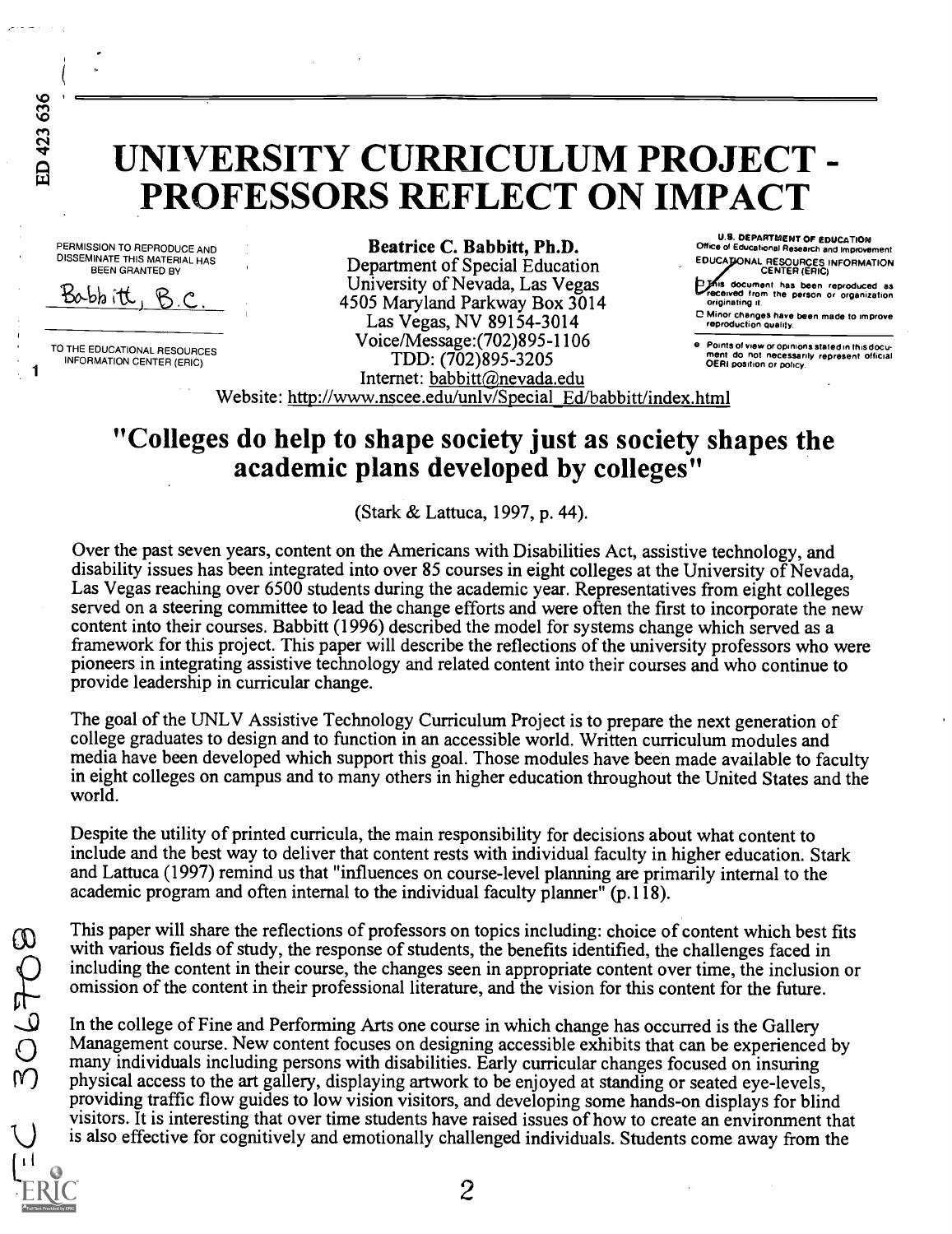course with knowledge of a set of reasonable strategies that work across exhibits, a list of resources for additional ideas, and the realization that each exhibit will require their own creativity in enhancing its accessibility.

Both benefits and costs are part of the included curriculum in the College of Business. Students learn about the positive worker qualities of employees with disabilities which include low absenteeism and high productivity. They also learn about employment practices that are consistent with the Americans with Disabilities Act and through case studies learn about those who have successfully responded to customers with disabilities. Students also learn about business opportunities that are available to those who understand niche markets. On the other hand, in a college that prepares students to understand the bottom line, it is not surprising that issues of risk management are addressed in depth. What does it cost to make accommodations for employees with disabilities and what are the associated costs in health care and worker's compensation? What are the legal and safety issues that may arise? It will take a followup study of graduates to determine how business students perceive the cost/benefit ratio after they have completed their program.

The Hotel College operates from a basic philosophy of providing a quality experience for all customers and so the content related to individuals with disabilities was readily incorporated into their curriculum. Using major hotel services as the guiding framework, professors examined issues of how the property, the front desk, rooms, food services, entertainment services and business services can be made accessible and responsive to individuals with disabilities. Early curriculum content focused on accessibility issues such as providing accessible rooms, creating evacuation plans, and providing menus in alternative formats. But curriculum quickly moved to include quality of experience issues. For example, following the passage of the ADA many hotels put all of their accessible rooms on the first floor. It soon became apparent that not all individuals with disabilities wanted to stay on the first floor - they wanted the same choice in selecting floors and views as other patrons. In their leisure property design course, hotel students are taught to distribute accessible rooms throughout the hotel and to acquire some portable technologies so that the equipment can easily be easily moved from room to room. Restaurant waiters are trained to ask patrons with visual disabilities how they would prefer to learn about the menu items - via a Braille menu, via audio tape, via a question and answer routine, or via waiter suggestions. Students graduate knowing a range of accommodations that should be available in a quality establishment but with the knowledge that the best determiner of the appropriate accommodation to achieve a quality leisure experience are the customers themselves.

Students within the College of Education have been learning about individual differences and the requirements to provide a free appropriate education to students with disabilities for many years. For many education students, however, knowledge of assistive technologies which are available to assist students in learning is new information. Various aspects of assistive technology information is included in a range of required courses including Educational Psychology, Computers in Education, and Teaching Students with Disabilities in the General Education Classroom. Students are given an overview of the assistive technologies available in each of the disability areas with particular emphasis on those technologies that provide access to or support learning. Pretest/posttest data has been collected from Educational Psychology students for many years and it shows a dramatic increase in knowledge through a single lecture on the topic. Students' knowledge is increased in the computers in education class where various assistive technologies are demonstrated or used. Advanced courses in augmentative communication, for example, are available at the graduate level. While beginning teachers are not expected to be experts in the use of assistive technologies, they are expected to recognize that a student might benefit from assistive technology and make the appropriate referral for assessment. In practicums and student teaching, students are also expected to be open to learning about and facilitating the use of assistive technology by students who need it to access school and learning.

The School of Architecture was in the midst of designing a new architecture building at the time the grant began. Building access and conflicting building code issues were often brought to the attention of steering committee members. The errors and subsequent corrections in that building's design documented the obvious need for curricular change in architectural training to meet the needs of individuals with disabilities. An accessible entrance had been designed but it was located at the far end of the building and not responsive to the natural movement of students between buildings on campus.

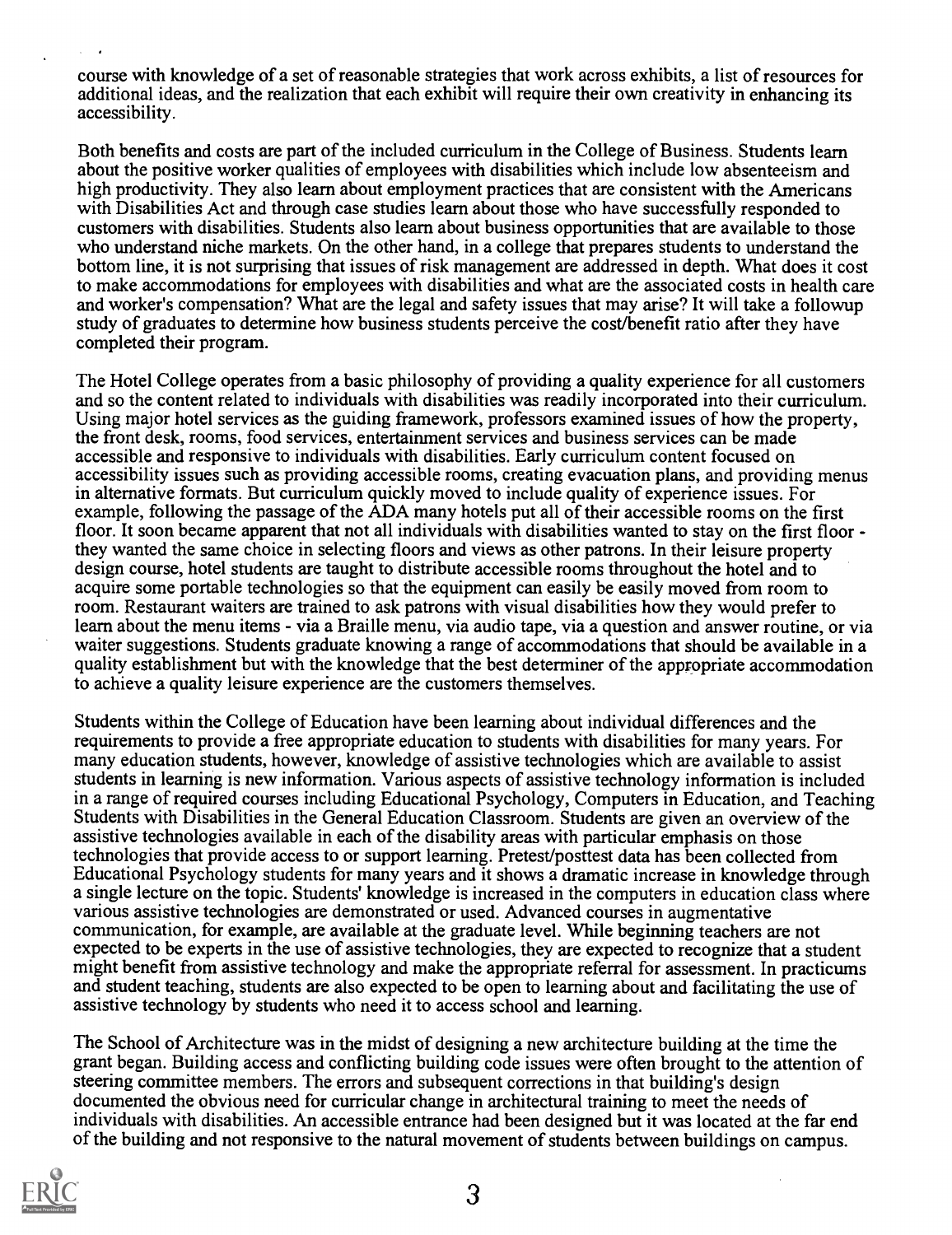The erected building includes a spiral staircase which could easily decapitate an unsuspecting patron with visual disabilities or an otherwise preoccupied student. The accessible entrance was moved and a protective barrier has subsequently been put in place around the spiral staircase. It is hoped that with the curricular changes that have been incorporated in architecture courses, these basic errors in design will not be repeated by future architecture graduates.

Despite its potential, change within the curriculum of the College of Engineering has been harder to achieve. As the Technology and Persons with Disabilities Conference so clearly demonstrates, the computer science and engineering knowledge base related to assistive technology has exploded over the past ten years. Many attempts have been made in the College of Engineering to persuade faculty to expand content in computer programming to include such issues as designing accessible web pages and application software using universal design principles. Sample curricular modules have been developed and shared. Electrical and mechanical engineering faculty have been asked to explore issues of universal design in both practical courses and engineering and society seminars. In most cases, faculty have acknowledged the worthiness of the content but have said there is already too much content in the curriculum. A few faculty have included some assistive technology work in their own research agendas but the vast majority of engineering students have not been impacted by this work. Students have been made aware of financial support for senior projects which incorporate assistive technology but the response has been low. The failure to make significant changes in curricula that reaches all engineering students has been a frustrating experience for all involved.

The Health Sciences early on saw themselves as already incorporating knowledge of assistive technology in training for nurses and health administrators. Hence, curricular changes have focused on training personnel to respond more appropriately and effectively to individuals with disabilities when the disability is not the focus of the health treatment. For example, radiologists were taught modified procedures for doing mammograms for individuals in a wheel chair. Issues of effective communication with patients with hearing or speech impairments received greater focus as well. Students in health care administration programs also received training in employment of individuals with disabilities in health care facilities. Seminars and practicum experiences give health care students many opportunities to practice what they learn.

The Communication School within the College of Urban Affairs has been particularly responsive to incorporating appropriate information into their media coursework. Through working with projects associated with the grant such as producing two videos, traveling to schools and taping numerous individuals with disabilities, and editing videos, students have expanded their knowledge of how to present disability and assistive technology issues through media. Students have also been exposed to captioning and video description processes. A followup study of this group of students would be particularly interesting as they move into the world of work.

While the intent of the Curriculum Project has always been to bring about curricular change, there has been a very positive side benefit as described by the Director of the Disability Resource Center who has served on the steering committee since the grant's inception. The grant has raised the consciousness of faculty regarding individuals with disabilities and available assistive technologies which can help them in living, learning, and working. Students with disabilities on campus have benefited by this increased faculty awareness. In teaching students about the ADA, faculty have also had to become aware of their own responsibilities in relationship to it. In learning about the purposes of available assistive technologies, faculty have grown in their knowledge of the possible impact of these technologies on learning. The end result has been that issues related to reasonable class accommodations for students with disabilities have been more readily resolved given the increased faculty knowledge base and increased realization that the request for accommodation may, indeed, be reasonable.

Fullan (1993) reminds us of the complexity of the change process. Each professor involved in the UNLV Assistive Technology Curriculum Change Project experienced it in a slightly different manner. Importantly, however, faculty who have been involved in the project can readily describe the changes that have taken place in their curriculums over the last seven years and the changing knowledge base of their students. Furthermore, faculty readily acknowledge the change in their own thinking about the world into which they are sending their students and the needs and demands of the public their graduates

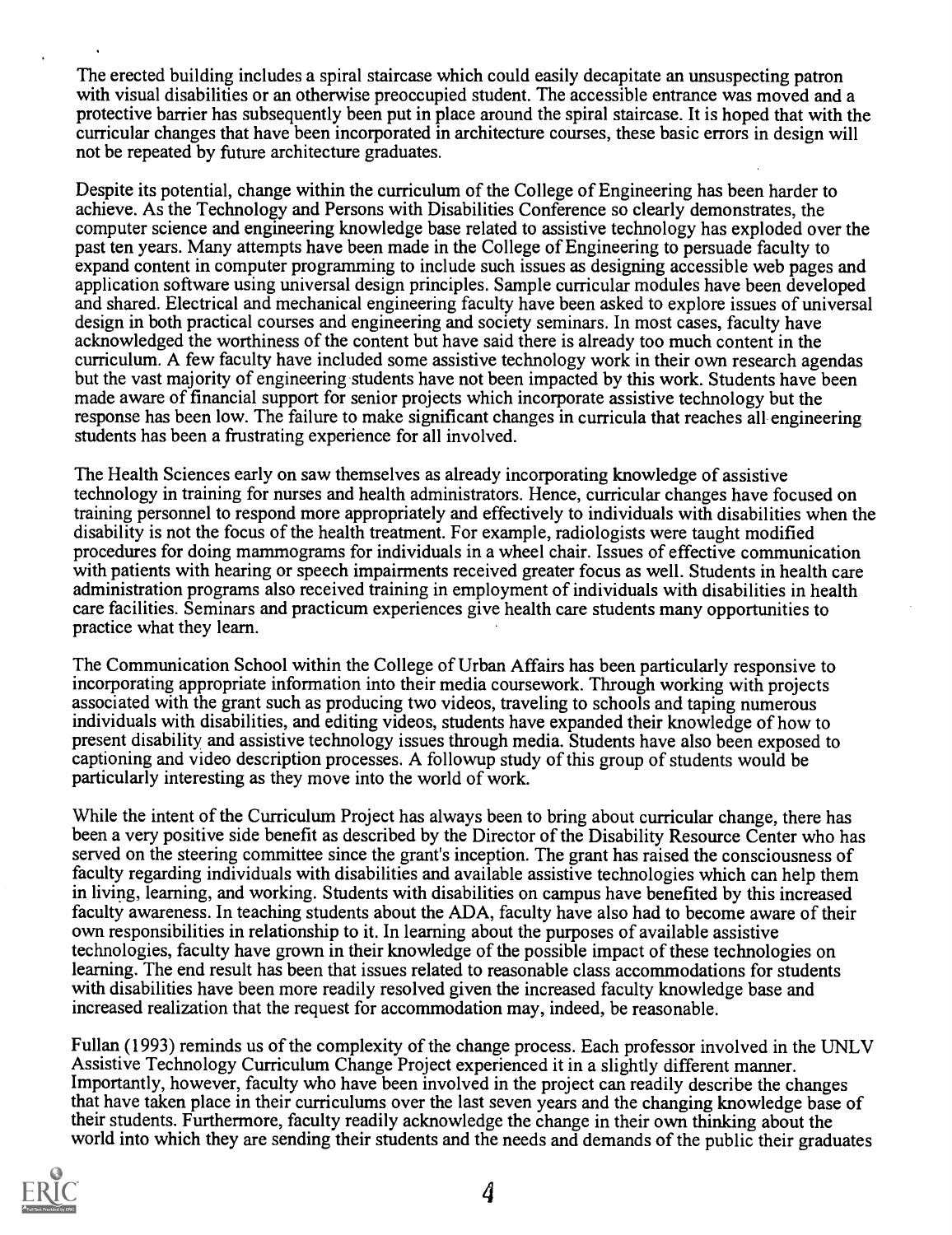will serve.

### REFERENCES

Babbitt, B. C. (1996). "Model for University Curricular Change." Proceedings of the Eleventh Annual International Technology and Persons with Disabilities Conference. Los Angeles, CA: California State University, Northridge.

Fullan, M. (1993). "Change Forces: Probing the Depths of Educational Reform." New York: The Falmer Press.

5

Stark, J. S., & Lattuca, L. R. (1997). "Shaping the College Curriculum". Boston: Allyn and Bacon.

 $\mathbf{I}$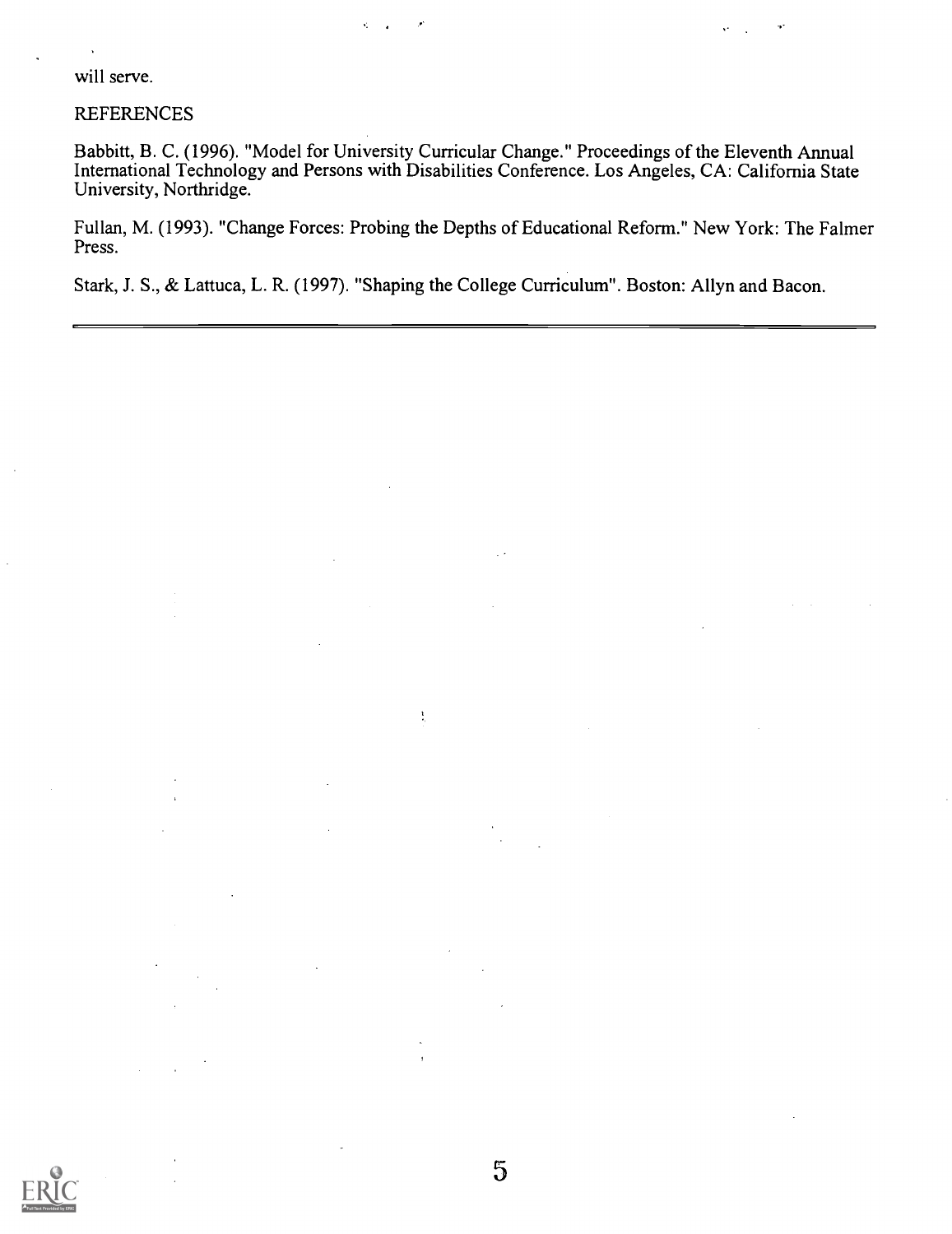

## U.S. Department of Education

## Office of Educational Research and Improvement (OERI) National Library of Education (NLE) Educational Resources Information Center (ERIC)

# REPRODUCTION RELEASE

(Specific Document)

I. DOCUMENT IDENTIFICATION:

| Title:                                                                       |                          |
|------------------------------------------------------------------------------|--------------------------|
| University Curriculum Project: Professors Keflect on Impact                  |                          |
| Author(s): Beatrice C. Babbitt                                               |                          |
|                                                                              | <b>Publication Date:</b> |
| Corporate Source:<br>Proceedings of the 13th Annual International Conference |                          |
|                                                                              |                          |

# II. REPRODUCTION RELEASE:

In order to disseminate as widely as possible timely and significant materials of interest to the educational community, documents announced in the monthly abstract journal of the ERIC system, Resources in Education (RIE), are usually made available to users in microfiche, reproduced paper copy, and electronic media, and sold through the ERIC Document Reproduction Service (EDRS). Credit is given to the source of each document, and, if reproduction release is granted, one of the following notices is affixed to the document.

If permission is granted to reproduce and disseminate the identified document, please CHECK ONE of the following three options and sign at the bottom of the page.



| Sign   | ' Signature: ∕        |                                   | $\left $ Printed Name/Position/Title: $B$ eatrice $C$ , $B$ abbitt, $Ph.D.$     |
|--------|-----------------------|-----------------------------------|---------------------------------------------------------------------------------|
| here,→ | seatrices             |                                   | Special Education<br>Professor,<br>Associati.                                   |
| please | Organization/Address: | University of Neudda, Las Vegas   | $11$ $154702 - 895 - 09841$<br>Telephone:<br>1101.                              |
| w      |                       | Maryland<br>PEAV<br>$\frac{1}{2}$ | E-Mail Address:<br>! Date:<br>1998<br>Ic $\mathcal{J}$ .<br>babbittenerada.edul |
|        |                       |                                   |                                                                                 |